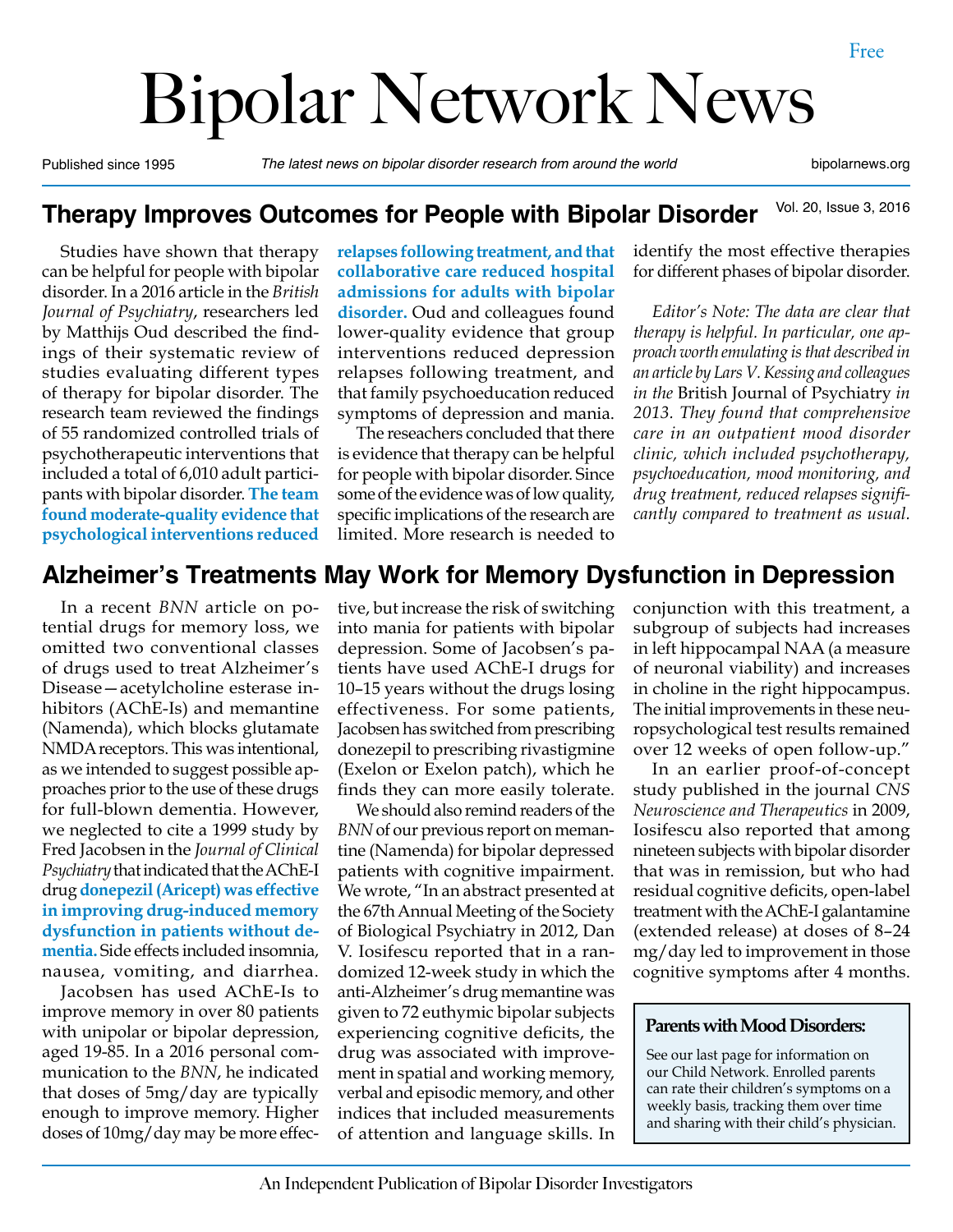## **Memory Activates Epigenetic Changes in Two Types of Brain Cells**

In a 2015 article in *Nature Neuroscience*, Stefan Bonn and André Fischer reported that when mice were prompted to use their long-term memory to recognize a specific environment, two types of epigenetic changes occurred in two types of cells in their brains. Epigenetic changes refer to changes in the ways genes are expressed.

# Bipolar Network News

bipolarnews.org

**Editor-in-Chief**: Robert M. Post, MD **Managing Editor**: Moira McCauley

The *BNN* is published four times a year by investigators working with patients with bipolar disorder to better understand the long-term course of illness. The newsletter is available free of charge to all who request it.

Although the editors of the *BNN* have made every effort to report accurate information, much of the work detailed here is in abstract or pre-publication form, and therefore cannot be taken as verified data. The *BNN* can thus assume no liability for errors of fact or omission, or lack of balance. Patients should consult with their physicians, and physicians with the published literature, before making any treatment decisions based on information given in this issue or in any issue of the *BNN*.

As per recent journal disclosure requirements, Dr. Post has consulted with drug companies including Abbott, Astra Zeneca, Bristol-Myers Squibb, Glaxo-SmithKline, Jansen, and Pfizer.

The opinions expressed in the BNN are solely those of the editors, and do not represent the views of any scientific entity or foundation.

Send any comments or suggestions to: mccauleybcn@gmail.com

#### **BNN**

5415 W. Cedar Lane Suite 201B Bethesda, MD 20814

To subscribe or unsubscribe, see our website or email us at:

#### **info@bipolarnews.org**.

Note that we do not accept requests to subscribe friends or family members. Please have them contact us directly.

Sometimes environmental factors lead to molecules such as methyl or acetyl groups joining a strand of DNA or the histones that give DNA structure, changing the way those strands are replicated.

**When the mice used their longterm memory, the main change that occurred was DNA methylation in their neurons.** Changes to histones in the neurons also occurred, and both kinds of changes also occurred in non-neuronal brain cells. The histone modifications were linked to memory acquisition, but resulted in few changes in gene expression. The DNA methylation changes, on the other hand, changed neural pathways, leading to "rewiring" of the brain.

## **Anti-Viral Treatment Leads to Improvement in Chronic Fatigue Syndrome/SEID**

Chronic fatigue syndrome, or Systemic Exertion Intolerance Disease (SEID), as it is now known, is characterized by extreme fatigue that cannot be explained by any underlying illness. Doctors have long disagreed over how it should be treated, particularly about whether or not exercise should be encouraged. A new small study of adolescents suggests that antiviral medications can reduce fatigue.

The 2014 article by Theodore A. Henderson in the journal *Advanced Mind Body Medicine* reports that among 15 adolescents who reported chronic

fatigue symptoms, **1000 mg/day of the antiviral valacyclovir (trade name Valtrex) led to improvement in 86% of the patients by 3 months, and 92% of the patients by 5 months.** One patient dropped out due to nausea. Symptoms of fatigue, exertion-induced malaise, excessive sleep, napping, unrefreshing sleep, headaches, cognitive symptoms, and emotional symptoms all improved after treatment with the antiviral. Several previous studies have also shown positive effects of antiviral treatments in patients with chronic fatigue.

## **Diabetes Drug with Positive Effects in Bipolar Depression Investigated for Cancer Risks**

Researchers are working on determining whether the drug pioglitazone, typically used to treat diabetes, increases the risk of developing certain cancers, including bladder, prostate, and pancreatic cancers. A recent study by James D. Lewis and colleagues in the journal *JAMA* found **no statistically significant increase in risk of bladder cancer among patients taking the drug**, but the researchers said they also couldn't rule out that the drug may increase this risk, as has been seen in

previous studies. The study by Lewis did show more pancreatic and prostate cancers in patients taking pioglitazone, but the researchers did not determine whether this was caused by the drug.

Pioglitazone has had positive effects in bipolar depression and may one day be used as a treatment for bipolar disorder. For now, it may be worthy of consideration for the treatment of diabetes in patients who also have bipolar depression.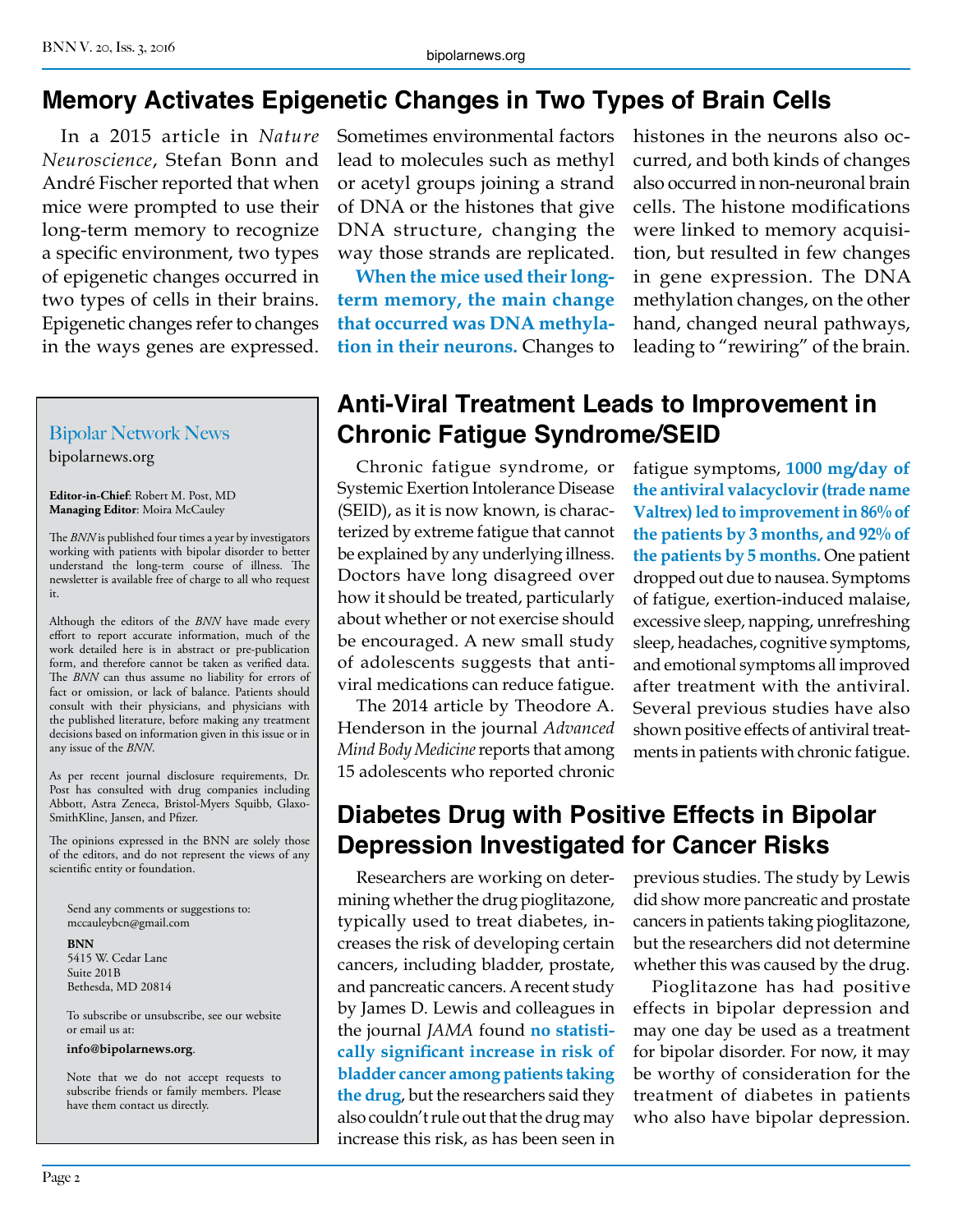## **Guanfacine Improves ADHD Symptoms and Academic and Social Functioning in Children**

A study by researcher Jeffrey H. Newcorn and colleagues published in the *Journal of the American Academy of Child and Adolescent Psychiatry* in 2013 found that **eight weeks of treatment with the drug guanfacine (extended release) improved symptoms of attention deficit hyperactivity disorder (ADHD) in North American children compared to placebo.** A 2015 study by M.A. Stein and colleagues in the journal *CNS Drugs* extended this research, determining that **guanfacine also improved academic and social functioning, including family dynamics, in the same group of children.**

Children aged 6–12 who had been diagnosed with ADHD received either placebo or 1 to 4 mg of guanfacine extended release either in the morning or evening. The children in both guanfacine groups showed improvements in family interactions, learning and school, social behavior, and risky behavior compared to those taking placebo. No improvements were seen in life skills or self-concept. The improvements in functioning were linked to the drug's effectiveness in improving ADHD symptoms. Those children whose ADHD symptoms improved on guanfacine were also more likely to see improvements in academic and social functioning.

## **Stimulants Linked to Psychotic Symptoms in Offspring of Parents with Psychiatric Illness**

Stimulants are one of the most common medications prescribed to children and adolescents, typically for attention deficit hyperactivity disorder (ADHD). In children of parents with major depression, bipolar disorder, or schizophrenia, stimulant use may come with a risk of psychotic symptoms. A 2016 study by Lynn E. MacKenzie and colleagues in the journal *Pediatrics* reported that **among children and youth whose parents had one of these psychiatric illnesses, 62.5% of those who had taken stimulants had current psychotic symptoms, compared to only 27.4% of those who had not taken stimulants.** The participants with psychotic symptoms tended to have hallucinations that occurred while they were taking stimulants. Doctors may want to consider whether parents have a history of psychiatric illness when deciding whether to prescribe stimulants to children and adolescents with ADHD. Activation is a common side effect of antidepressants in children who have a parent with bipolar disorder. Young people taking stimulants for ADHD should be monitored for psychotic symptoms, particularly if they have a parent with a history of depression, bipolar disorder, or schizophrenia.

# Have you visited us online?

**bipolarnews.org**

# **Guanfacine Improves Cognition in Schizophrenia**

People with disorders on the schizophrenia spectrum often suffer cognition problems that affect skills such as the processing of information about people and social situations (social cognition) and the execution of plans (executive function). At the 2015 meeting of the Society for Biological Psychiatry, researcher Larry J. Siever reported that **the drug guanfacine improved these types of thinking in people with disorders on the schizophrenic spectrum compared to placebo.** Participants were enrolled in a 7.5-week training program to improve cognition.

# **Over-Pruning of Synapses May Explain Schizophrenia**

A gene that plays a role in the pruning of synapses has been linked to schizophrenia. The gene encodes an immune protein called complement component 4 (C4), which may mediate the pruning of synapses, the connections between neurons. Researchers led by Aswin Sekar found that **in mice, C4 was responsible for the elimination of synapses. The team linked gene variants that lead to more production of C4A proteins to excessive pruning of synapses during adolescence, the period during which schizophrenia symptoms typically appear.** This may explain why the brains of people with schizophrenia have fewer neural connections. The researchers hope that future therapies may target the genetic roots of the illness rather than simply treating its symptoms. The findings were published in the journal *Nature* in 2016.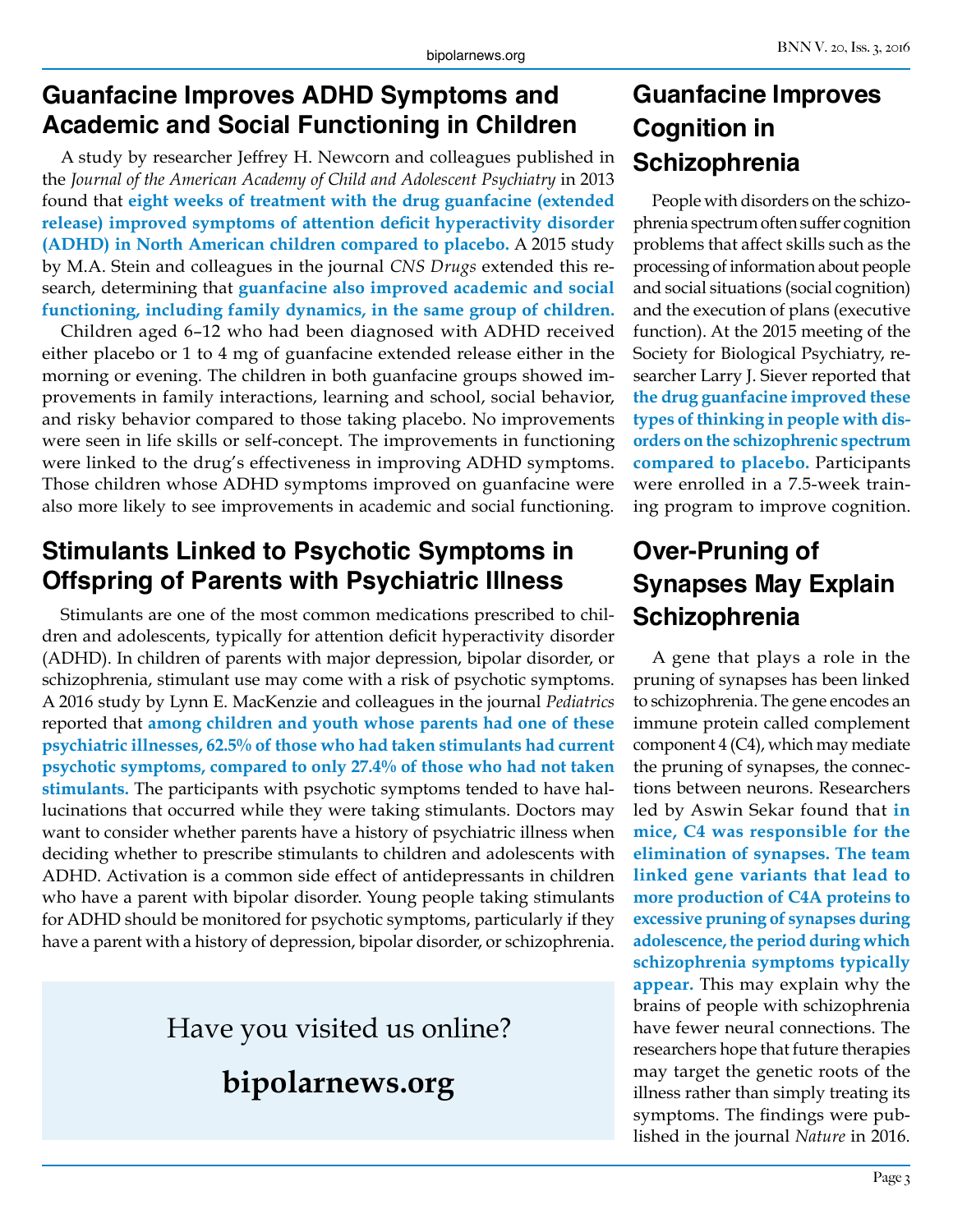#### **Statins Reduce Drug-Craving in Mice**

Statins are drugs that are typically used to lower cholesterol. Recent research on the drugs has focused on their effects on the brain.

In 2015 Claudia Chauvet and colleagues reported in the journal *Neuropsychopharmacology* that **the brain-penetrating statins simvastatin and atorvastatin reduced cocaine seeking behaviors in mice that were taught to self-administer cocaine and then were denied access to it for 21 days compared to pravastatin, a statin that does not penetrate the brain as thoroughly.** The researchers found that the brain-penetrating statins also reduced nicotine seeking, but not food reward seeking. The statins also worked in mice that had stopped seeking cocaine but relapsed due to stress, allowing them to abstain from cocaine seeking again.

Statins are considered a very safe treatment in humans. The ability of statins to prevent relapse to addictions in mice may mean that one day they could be used to treat addictions in people as well. A review article by Cassie Redlich and colleagues in the journal *BMC Psychiatry* in 2014 indicated that statins may reduce recurrence of depression in people. The researchers found that simvastatin had a protective effect while atorvastatin was associated with increased risk of depression, so the choice of statins may be important for both depression and addiction.

#### **New Study Suggests RTMS Can Reduce Cocaine Use and Cocaine Cravings**

Repeated transcranial magnetic stimulation, or rTMS, is a non-invasive treatment in which a magnetic coil placed near the skull transmits electrical signals to the brain. It is an effective treatment for depression, and now it appears it may also be useful in the treatment of addictions.

A pilot study by Alberto Terraneo and colleagues published in the journal European Neuropsychopharmacology in 2016 compared rTMS treatment delivered to the dorsolateral prefrontal cortex to pharmacological treatment in 32 patients who wanted to stop using cocaine. Those in the rTMS group received one session of the treatment per day for five days, followed by one session per week for three weeks. **Those who received rTMS had a higher number of cocaine-free urine tests than those using pharmacological treatments.** Among those who received rTMS, 69% had a positive outcome, compared to 19% of the control group. RTMS also reduced cravings for cocaine. Both treatments improved depression.

Antonello Bonci, another author of the study who is also scientific director at the US National Institute on Drug Abuse, suggested that rTMS may work by "scrambling" the pattern of neural activity that leads to cocaine craving.

Now that there is some evidence suggesting that rTMS may be useful in the treatment of addictions, the researchers are planning a placebo-controlled study of rTMS treatment for cocaine use, in which they will give some patients a sham treatment instead of real rTMS.

Other studies are examining whether rTMS can be used to treat smoking and alcohol use disorders in addition to depression.

## **More Evidence that Statins Can Reduce Depression**

Many studies have linked depression and cardiovascular problems. The solutions may also be linked. A new study found that **patients with depression and acute coronary syndrome saw their depression improve most when they took the selective-serotonin reuptake inhibitor (SSRI) antidepressant escitalopram and statins (used to lower cholesterol), while depression improved least among patients who took neither type of drug.** Statin use was linked to improvement in depression after one year, while escitalopram was not. In a subset of the study, use of lipophilic statins in particular was linked to improvement in depression.

The study, published in 2015 by Sung Wan Kim and colleagues in the journal *Translational Psychiatry*, suggests that statins can improve depression regardless of antidepressant use, but combining statins with an SSRI may have an even more powerful effect on depression.

#### **Treating Prenatal Depression Improves Outcomes for Mothers and Babies**

A recent study confirms that **women who are depressed during pregnancy are more likely to experience adverse pregnancy outcomes such as preterm or cesaerean delivery and small or underweight babies.** However, antidepressant treatment improved outcomes for pregnant women with depression.

The 2016 study by Kartik K. Venkatesh and colleagues in the journal *Obstetrics & Gynecology*  included 7,267 women who gave birth after at least 20 weeks of pregnancy. About 11% of the women screened positive for depression during their pregnancy. Depressed mothers-to-be were more likely to give birth before 37 weeks and before 32 weeks compared to nondepressed mothers-to-be. The depressed women were also more likely to deliver small babies or babies weighing under 2500g.

About 7% of the women in the study received antidepressant medication. Compared to nondepressed women, the women taking antidepressants did not have greater rates of early delivery or small babies. However, the authors caution that because so few women received antidepressants, the study does not reveal whether antidepressants improve outcomes for depressed pregnant women.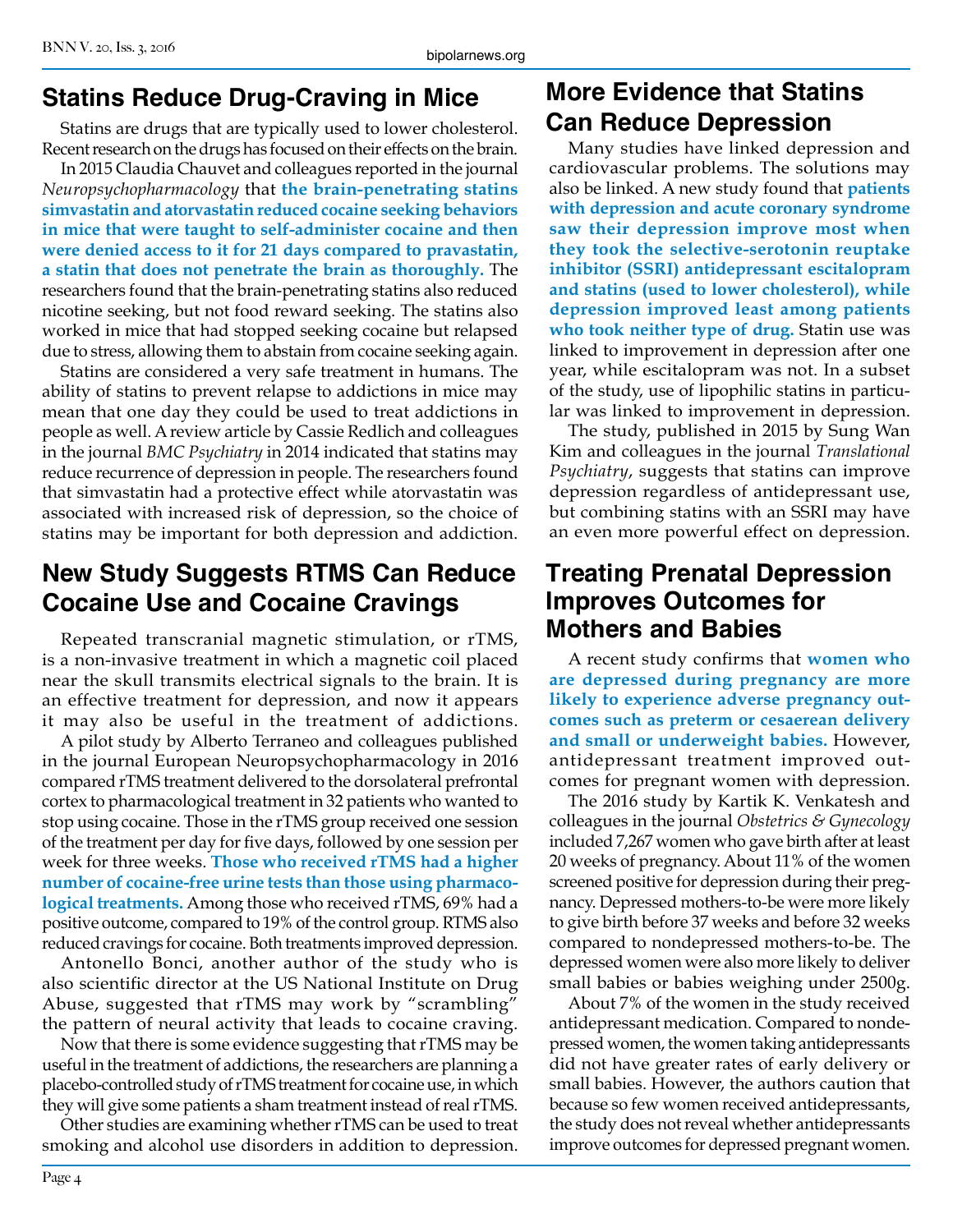#### **Very Low Doses of Opioid Buprenorphine May Reduce Suicidal Ideation**

There is no perfect treatment to reduce the risk of suicide in someone who is considering it. Antidepressants can reduce suicidal ideation, but they take several weeks to start working. Intravenous ketamine is used at higher doses as an anesthetic, but in low doses works quickly to reduce suicidal thoughts. However, it requires repeated infusions to keep working. Researchers led by Yoram Yovell are exploring another option: ultra-low doses of the opioid buprenorphine.

In a study published in the *American Journal of Psychiatry* in 2015, Yovell and colleagues compared lowdose buprenorphine to placebo in 62 patients with no history of substance abuse who had been contemplating suicide for a week or more. Many had attempted suicide before, and more than half met the criteria for borderline personality disorder.

Buprenorphine was administered under the tongue, in doses of 0.1 mg once or twice a day. The researchers used these low doses to minimize the side effects of a drug that could potentially be addictive. **Those randomized to receive buprenorphine saw greater reductions in suicidal ideation compared to those who received placebo both after two weeks and after four weeks.**

Use of antidepressants did not affect the likelihood that patients would respond to buprenorphine. The researchers suggest that buprenorphine specifically treats suicidal thoughts, rather than improving depression in general.

Patients with borderline personality disorder, who are often unresponsive to medication, also saw improvement in suicidal ideation after taking buprenorphine, suggesting that the opioid treated a particular symptom of their disorder—sensitivity to feelings of separation from the people with whom they are close.

Patients did not experience withdrawal when they discontinued buprenorphine. Side effects included fatigue, nausea, dry mouth, and constipation. Patients who started out taking 0.2 mg per day were much more likely to drop out than those who started at 0.1 mg per day.

There is another reason the researchers used very low doses. A potential benefit to ultra-low–dose buprenorphine is that even a week's supply of the drug would not produce a dangerous overdose, so patients could potentially be prescribed a week's worth of medication to take at home instead of in an inpatient setting.

Buprenorphine is not recommended for patients with a history of substance abuse. The study only explored short-term use of the drug, and replication studies are needed to clarify its effects.

#### **Drug Reduces Agitation in Patients with Alzheimer's**

Agitation is common among people with Alzheimer's dementia. A 2015 phase 2 clinical trial by Jeffrey L. Cummings and colleagues, which was published in the journal *JAMA*, found that **a combination of the drugs dextromethorphan hydrobromide and quinidine sulfate called Nuedexta reduced agitation significantly compared to placebo in patients with probable Alzheimer's disease over a period of 10 weeks.** Dextromethorphan-quinidine was dosed at 20mg/10mg in the morning for one week, then twice daily in weeks 2 and 3, then increased to 30mg/10mg twice daily for weeks 4 and 5. Side effects included falls, diarrhea, and urinary tract infections. Dextromethorphan-quinidine did not cause cognitive impairment, sedation, or irregularities in heart rate.

#### **Changes in Sense of Humor May Be Warning Sign of Dementia**

A change in a person's sense of humor could be an early indicator of dementia, according to a 2015 article by Jason Warren and colleagues in the *Journal of Alzheimer's Disease*. The changes can appear as early as 10 years before a diagnosis of dementia. **Almost all participants who would go on to be diagnosed with frontotemporal dementia showed an increased preference for slapstick humor over satirical or absurdist compared with those who would not.** In contrast, changes in sense of humor appeared in less than half of those who would go on to be diagnosed with Alzheimer's disease, indicating that changes in sense of humor may allow doctors to distinguish between different types of dementia.

The study has some limitations. It was small (48 patients) and relied on patients' memory of what kind of humor they enjoyed 15 years earlier. More research is needed to clarify the link between changes in humor preferences and dementia.

Warren suggests that changes in humor appear before other warning signs of dementia, such as memory loss. He called humor a type of "stress test" for the brain, since getting a joke can require a quick shift in perspective.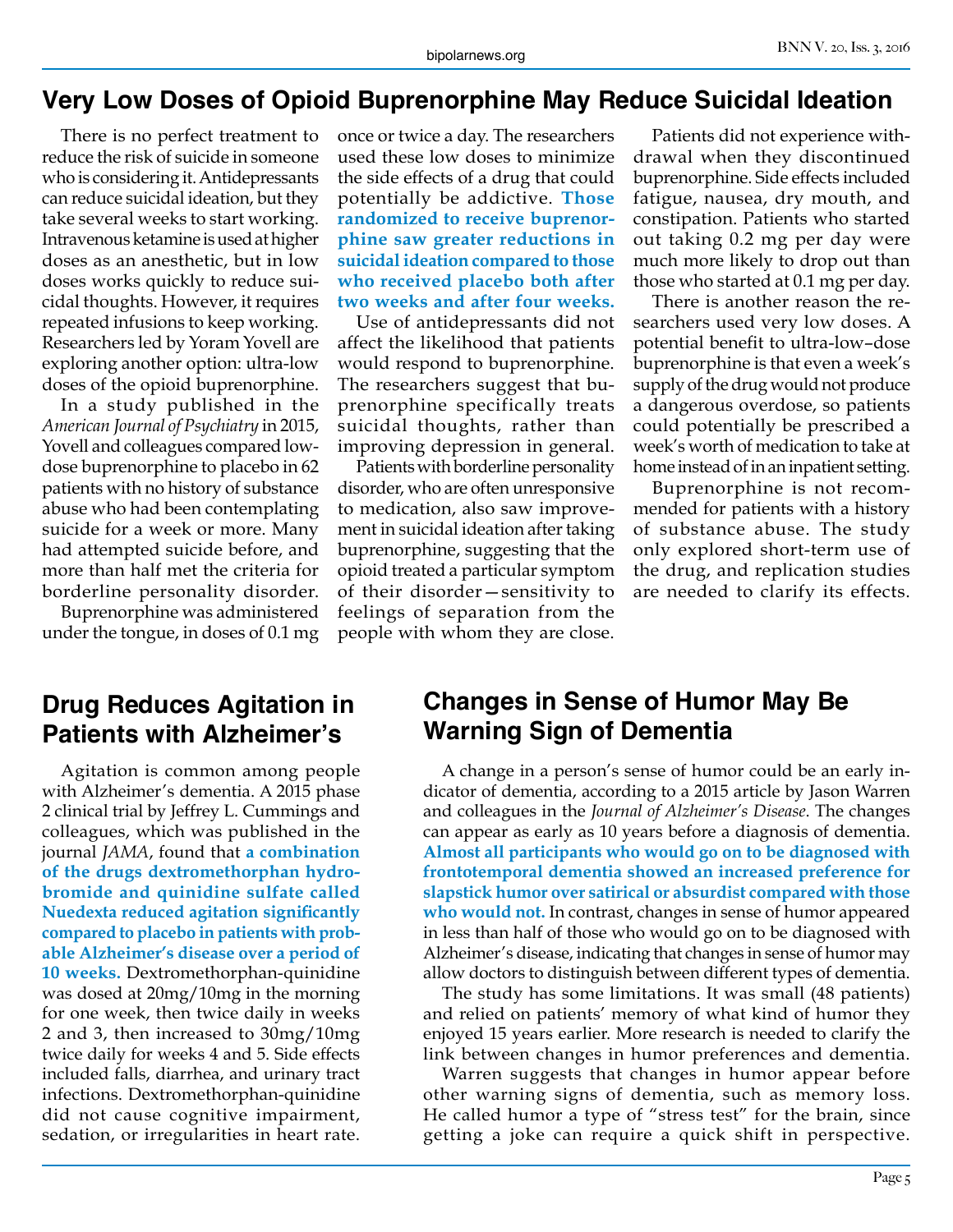# **Depression and Resilience Linked to Activity of Neurotransmitter Norepinephrine**

Scientists have known for some time that heightened activity of dopaminergic neurons (neurons in the midbrain that contain the neurotransmitter dopamine) can make people vulnerable to depression. New research in animals suggests for the first time that noradrenergic neurons (those that contain the neurotransmitter norepinephrine) control the activity of dopaminergic neurons and that these noradrenergic neurons can make the difference between vulnerability to depression or resilience to stress. The research, published by Elsa Isingrini and colleagues in the journal *Nature Neuroscience* in 2015, showed that **animals that cannot release norepinephrine are vulnerable to depression following chronic stress, but increasing the production of norepinephrine increases the animals' resilience and reduces depression.**

These findings may open up new avenues to treatment that target norepinephrine rather than or in addition to dopamine or serotonin, which is targeted by SSRI antidepressants, or selective serotonin reuptake inhibitors.

## **Chemicals in E-Cigarettes (Even Nicotine-Free Ones) Cause Cell Damage**

E-cigarettes are not regulated to the same extent that cigarettes are by the US Food and Drug Administration, so their contents remain a bit of a mystery. A 2016 study by Vicky Yu and colleagues in the journal *Oral Oncology* determined that even e-cigarettes without nicotine cause cell damage.

**The researchers created an extract from two different brands of e-cigarettes. When they added the extract to human cells in a Petri dish, the cells showed signs of damage (including broken DNA strands) and death compared to untreated cells.**

The researchers tested e-cigarettes both with and without nicotine, and those that contained nicotine showed even more signs of cell damage and death after exposure to the contents of the e-cigarette.

Other ingredients that have been identified in e-cigarettes include formaldehyde, which is known to be a carcinogen, and diacetyl, a flavoring agent. Yu and colleagues suggest that e-cigarettes are not as safe as their marketing would

suggest. The researchers hope to identify more of the ingredients in e-cigarettes.

**See page right for information about a new study of children at risk for mood disorders.**

## **Tests of Generic Lamotrigine Are Successful**

Studies published in 2015 and 2016 have established that generic versions of the anti-convulsant lamotrigine are bioequivalent to the name-brand drug (Lamictal) and to each other. Lamotrigine is used to treat epilepsy and is also prescribed for the prevention of bipolar depression.

An article by Tricia Y. Ting and colleagues in the journal *Epilepsia* in 2015 established that **generic lamotrigine works similarly enough to the name brand drug that patients with epilepsy could be switched from one drug to the other without worsening seizures.** More recently, Michael D. Privitera and colleagues reported in the journal *Lancet Neurology* that **different generic versions of lamotrigine were bioequivalent.** No significant changes in seizure frequency or other negative outcomes were reported.

These studies show that generic versions of lamotrigine have the same anticonvulsant effectiveness as the original drug. The same should also be true for lamotrigine's effectiveness in preventing bipolar depression.

# **Long-Acting Injectable Aripiprazole Approved for Schizophrenia**

In October, the US Food and Drug Administration (FDA) approved an injectable, longacting version of the atypical antipsychotic aripiprazole for the treatment of adults with schizophrenia.

The long-acting drug is administered every 4 to 6 weeks as an injection in the arm or buttocks. The company announced that it would begin releasing the drug immediately.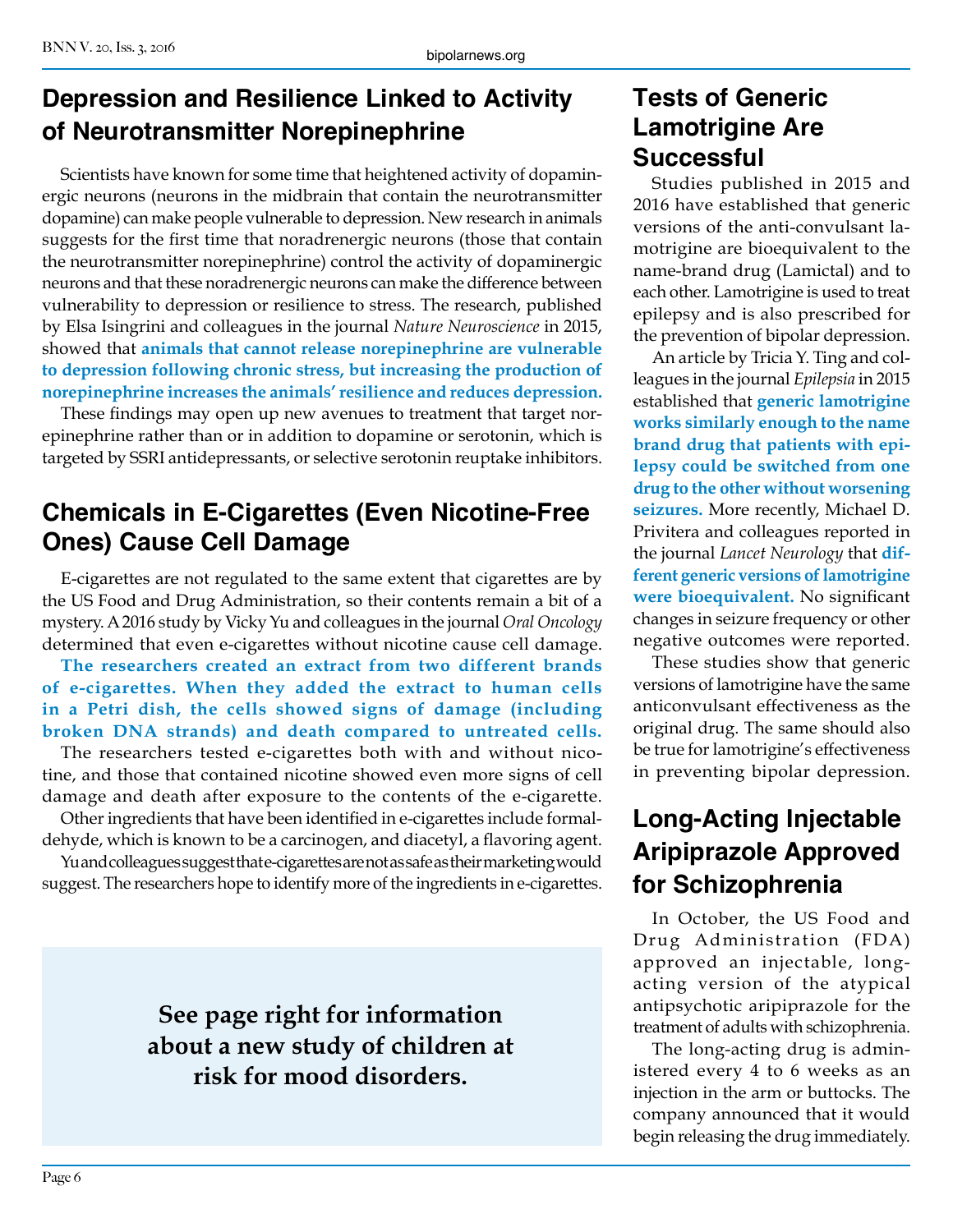#### **Additional Information about the Child Network:**

74% of children who have a parent with bipolar disorder (Axelson et al. 2015) and 80% of those who have a parent with unipolar depression (Weissman et al. 2006) will develop a major psychiatric illness upon long-term follow up. These illnesses, including depression, anxiety, oppositional behavior, substance abuse, often go unrecognized for long periods of time.

#### **Joining the Child Network could help families and doctors identify these illnesses earlier.**

**The Child Network is specifically for parents of children ages 2 to 12 who are at high risk for a mood disorder or have symptoms of a mood disorder. Parents assess their child weekly using a secure website.** There is also a short demographics questionnaire and a more detailed symptom checklist to be filled out once a year. The network will collect information about which treatments children are already taking, how effective they are, and for which children.

We believe that this network will be helpful to its participants. Parents will be able to print out the ongoing weekly ratings in a graphic form so that the child's symptoms and responses to any treatments they receive over time can easily be visualized (as illustrated below).



#### **Weekly Mood and Medication Chart**

**0 - Severity None:** None

**1 - Severity Mild/Infrequent**: Minimal impact on usual roles

**2 - Moderate Symptoms/Often:** Definitely some dysfunction in usual roles **3 - Severe Symptoms/Much of the Time:** Major dysfunctions in usual roles

We hope that this brief description of the Child Network study helps to orient you to its purpose. Please urge parents to use this new tool. Visit http://bipolarnews.org and click on the tab for the Child Network or http://bipolarnews.org/?page\_id=2630 to learn more about the Child Network and to access the informed consent documents.

Thank you for your time and interest in the Child Network.

Robert M. Post, MD and Michael Rowe, PhD Bipolar Collaborative Network, and Robert L. Findling, MD, MBA, Principal Investigator This research study is IRB approved by the Johns Hopkins University School of Medicine Research Study, Principal Investigator: Robert L. Findling, MD, MBA , IRB Study #00026940